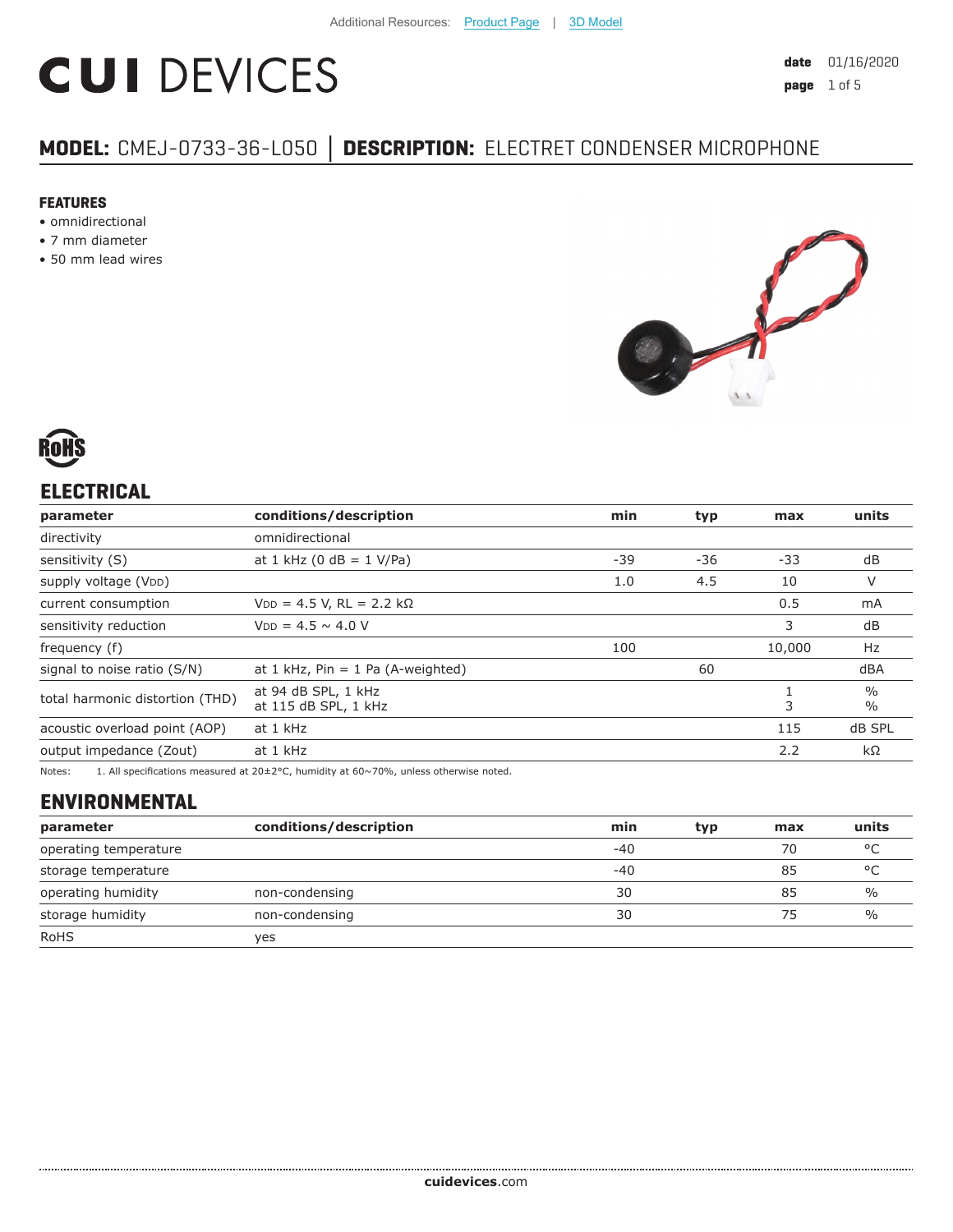#### **MECHANICAL**

| parameter     | conditions/description                                               | min | typ  | max | units |
|---------------|----------------------------------------------------------------------|-----|------|-----|-------|
| dimensions    | $Ø7.0 \times 3.3$                                                    |     |      |     | mm    |
| acoustic port | top                                                                  |     |      |     |       |
| terminals     | wire leads with connector; mates with CJT A1251 Series or equivalent |     |      |     |       |
| weight        |                                                                      |     | 0.37 |     |       |
|               |                                                                      |     |      |     |       |

#### **MECHANICAL DRAWING**

units: mm tolerance: ±0.2 mm

wire: UL 1571, 32 AWG connector: CJT A1251H-2P terminal: CJT A1251-TP

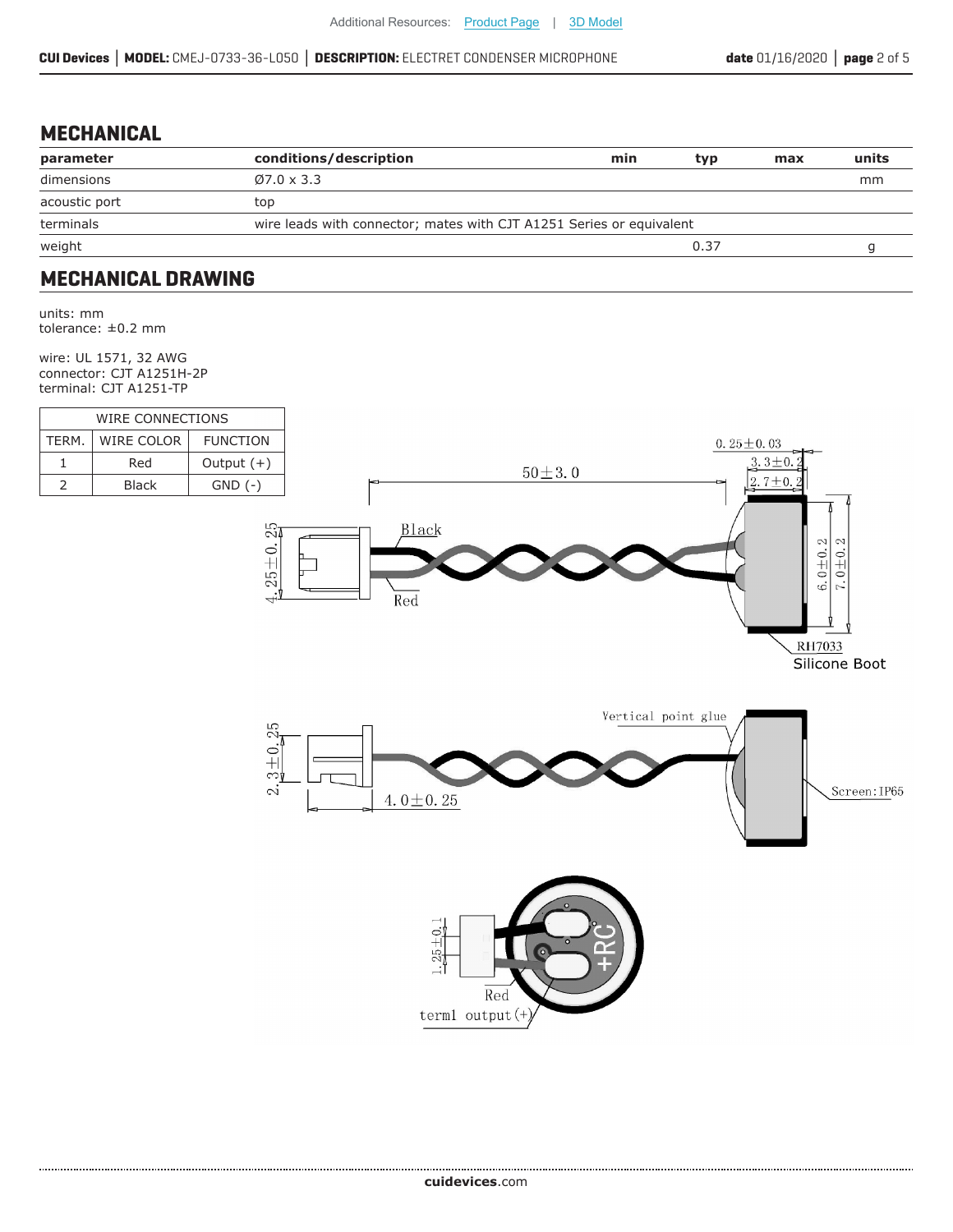## **FREQUENCY RESPONSE CURVE**



### **APPLICATION CIRCUIT**

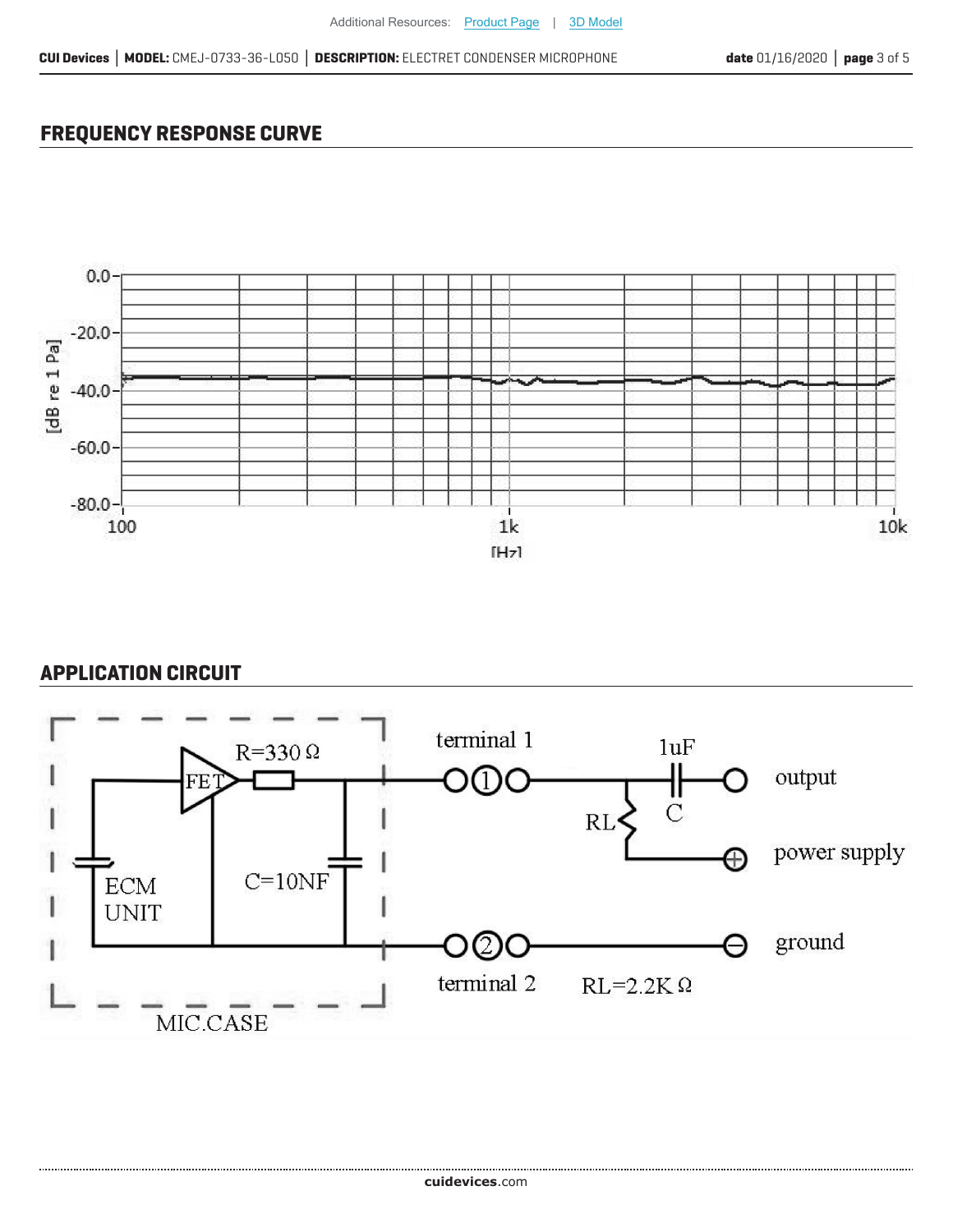#### **PACKAGING**

Carton QTY: 6,000 pcs